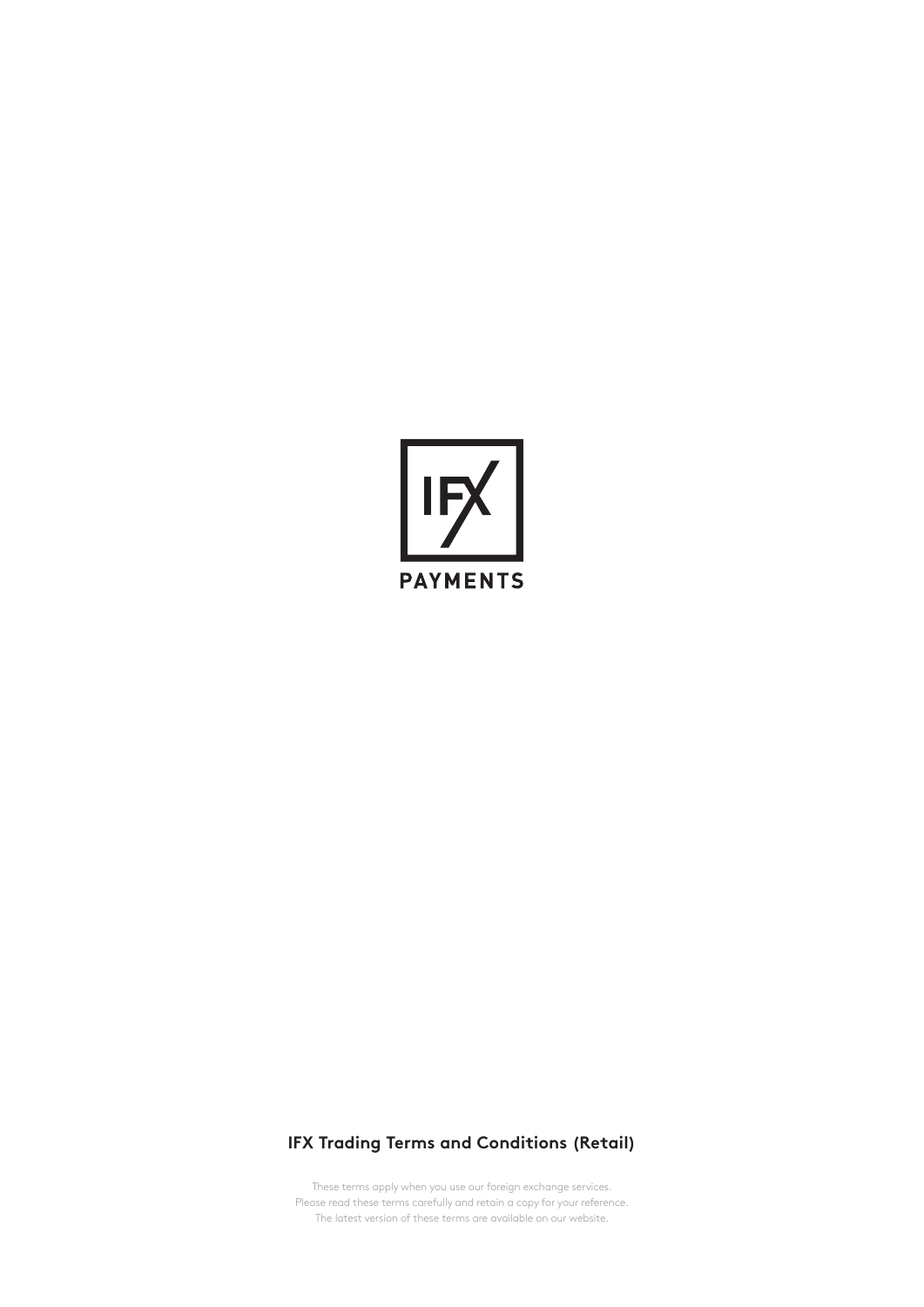



## **1. WHO WE ARE**

1.1 We are IFX (UK) Ltd trading as IFX Payments. Throughout these terms, we refer to IFX (UK) Ltd as "**IFX**", "**we**", "**us**" or "**our**".

1.2 IFX is incorporated and registered in England and Wales with company registration number 05422718. Our registered office is at 119 Marylebone Road, London, NW1 5PU, United Kingdom.

1.3 IFX is authorised by the Financial Conduct Authority under the Electronic Money Regulations 2011 (Reference Number: 900517) and has been granted permission to issue electronic money and provide payment services. IFX is also registered with the Information Commissioner's Office (Registration Number: Z9399766).

1.4 "**You"** or the "**Customer**" means a customer of IFX.

## **2. HOW TO CONTACT US**

2.1 You can contact us by:

**Post:** Client Support, IFX Payments, 119 Marylebone Road, London, NW1 5PU **Phone:** +44 (0)20 7495 8888 **Email:** [info@ifxpayments.com](mailto:info%40ifxpayments.com?subject=) **Online:** Secure messaging through our online Platforms

2.2 Our office hours are 08.30 to 17.30 in the United Kingdom, Monday to Friday, when banks in England are open for business. We call these days "**Working Days**". You can call us at any time during these hours on Working Days.

2.3 Our website details other ways you can get in touch with us and has details of our branch offices in other countries <https://www.ifxpayments.com/contact/>.

#### **3. COMMUNICATIONS WITH YOU**

3.1 We may contact you by telephone, email or through one of our Platforms using the details you provide to us. Our "**Platforms**" include our website and other web applications through which we provide our services

#### 3.2 All communications with us will be in English.

3.3 We may record and monitor telephone conversations that we have with you. You agree and consent to the recording of telephone conversations with you or your representatives without an automatic warning tone. These recordings will be stored in accordance with our legal obligations and our Privacy Policy. We may use these recordings in accordance with our Privacy Policy; as evidence of instructions given to us or other communications between us; and for quality assurance, training, fraud prevention and compliance purposes. You agree to the use of any such recordings as evidence in any dispute or anticipated dispute between you and us.

3.4 Monthly statements of your account are available for download at any time via our Platforms.

## **4. THE LEGAL AGREEMENT BETWEEN YOU AND US**

4.1 You are entering into a legally binding agreement by using our services. The agreement will commence on the day you first use our services. The agreement between you and us (which we call your or the "**agreement**") consists of:

4.1.1 these general terms and conditions (as amended, modified, superseded, updated or restated from time to time) and any document referred to in them (which we call the "**Terms**"); 4.1.2 the information you provided to us when opening your account (and any subsequent changes to that information);

4.1.3 our [Privacy Policy](https://www.ifxpayments.com/privacy/), [Cookie Policy](https://www.ifxpayments.com/cookies/) and [Terms of use;](https://www.ifxpayments.com/website-terms-and-conditions/) and

4.1.4 any additional terms and conditions applicable to certain services we may provide to you, we call these "**Additional Terms**". The Additional Terms will form part of your agreement with us as soon as and whenever you use the additional service(s) to which the Additional Terms relate.

4.2 If you do not agree to the Terms or the agreement, you should not use our services.

4.3 We may unilaterally amend the Terms, provided that, you do not, before the proposed date of entry into force of the amendments, notify us to the contrary. In this case, you will be deemed to have accepted the changes, however you do have the right to terminate your agreement with us without charge at any time before the proposed date of entry into force of the amendments.

4.4 Where we seek to unilaterally amend the Terms, we shall notify you of the amendments no later than two months before the date on which they are to take effect. However, we may, with your express consent, amend the Terms with immediate effect.

4.5 The terms and conditions set out in this Agreement will apply from 12 August 2021 to all new customers and upon expiry of two months' notice to all existing customers and will supersede any previous versions.

# **5. OUR SERVICES**

We provide foreign exchange and payment services to individuals and businesses. We only buy and sell currency for trade, commercial or other non-speculative purposes. You must not use our services for speculative or trading purposes. We do not offer or provide advice or investment services of any nature.

## **6. ELIGIBILITY AND APPLYING TO USE OUR SERVICES**

6.1 By using our services, you agree to enter into a legally binding agreement and represent that you are 18 years old or older. Acceptance of the Terms constitutes an offer by you to purchase services in accordance with the agreement.

6.2 You must only operate your account in your own name and not on behalf of any other person that you have not disclosed to us.

6.3 You can apply to use our services by completing the account opening form on our website. We can also provide you with an application form on request, which you can send back to us by post or email.

6.4 Once we have received your completed account opening form, we will make various checks to ensure you are eligible for our services, and to comply with our legal obligations. We may have to ask you for additional information or documents.

6.5 You must provide us with true, complete and accurate information. You must also update us of any changes to such information promptly. We will rely on the information you provide to us.

6.6 We will let you know once we have accepted your application and opened an account for you. We may refuse to accept your application without giving you any explanation.

6.7 Individual clients (i.e. natural persons) may open an account in joint names. In this case, the Terms apply to you both. We will accept instructions from either one of you, without authority from the other. If one of you tells us there is a dispute between you, we may suspend further transactions on your account. We would need authority (in whatever form we request) from both of you to close your account in this instance. If one of you dies, your account will continue in the sole name of the surviving account holder and any money we hold in your account will be owned by them.

6.8 You must keep your email account(s) and other online accounts secure as we will act on instructions we reasonably believe to be from you. You must use up-to- date anti-virus software and ensure any information you send to us is free from viruses. You must not introduce viruses to our Platforms or other systems.

### **7. VALUE DATES AND FOREIGN EXCHANGE ORDERS**

7.1 When you wish to effect a currency exchange, we call this an "**Order**". We will agree the date on which you wish us to transfer the relevant funds and process the Order. We call this the "**Value Date**".

7.2 When you place an Order, it will be:

7.2.1 a "**Spot Contract**" when the Value Date is two Working Days or less; or 7.2.2 a "**Forward Contract**" when the Value Date is two Working Days or more.

7.3 You can also specify a "**Market Order**", which is an instruction to execute your Order when a desired exchange rate is achieved.

7.4 If you place an Order for a Forward Contract, we may require you to pay a deposit to us in cleared funds as a condition of us accepting your Order, and additional deposits at any time in such amount as we determine (we call this "**Margin**").

7.5 You shall pay such Margin in cleared funds to our bank account within 24 hours of us requesting the Margin. If you fail to pay us the Margin, we may terminate your Order. You also agree to reimburse us the actual costs we reasonably incur as a result of you failing to pay the Margin and us terminating your Order.

7.6 The outstanding settlement of an Order must be paid on or before the Value Date.

7.7 Our exchange rates are based on foreign exchange markets which can change at any time. As such, exchange rates may vary immediately without notice. We do not have any obligation to notify you of any such changes.

#### **8. PAYMENT INSTRUCTIONS**

8.1 When you wish us to make a payment we call this a "**Payment Instruction**".

8.2 You can provide Payment Instructions by telephone, email or through one of our Platforms.

8.3 When placing a Payment Instruction, we will use reasonable efforts to verify your identity based on the information we hold about you. When you telephone or email us, we will need to identify you as an authorised user of the account. We may ask you various questions or perform various checks to confirm your identity. We will accept Payment Instructions from any person we reasonably believe to be authorised to give such instructions.

8.4 You will need to provide us with the relevant account numbers and other information on the beneficiary you wish to transfer funds to. You are responsible for providing us with correct beneficiary details. We will rely on the beneficiary details you provide. We will not be responsible for any errors that you make in any Payment Instruction, and you agree to reimburse us costs we reasonably incur as a result of any errors.

8.5 We will have to satisfy our internal identity checks before sending money to a new or different beneficiary. We will take reasonable steps to ensure the intended beneficiary has been authorised by you and approved by us.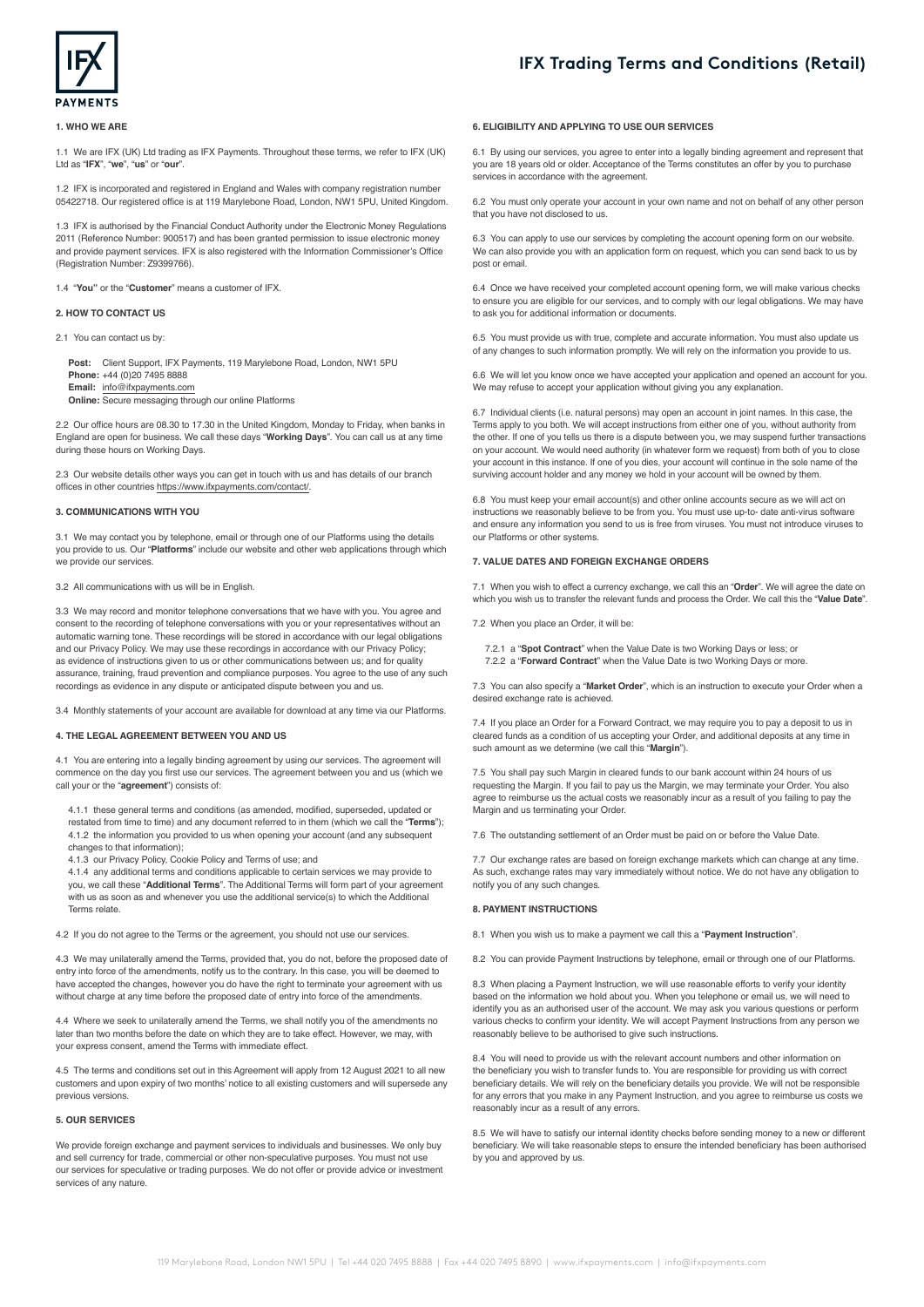

## **9. ERRORS, VARIATIONS AND CANCELLATIONS**

9.1 Once you have placed an Order or Payment Instruction, you cannot cancel or vary it without IFX's agreement. You must contact us immediately if you wish to cancel or vary an Order or Payment Instruction. We will try to withdraw or change your Order or Payment Instruction where this is reasonably practicable, but we cannot guarantee this. If we consent to such variation or cancellation, there may be a cost due to changes in exchange rates and we may charge you an additional fee. This fee will correspond to the costs we incur in taking the necessary corrective action. We will let you know what this fee will be in advance where this is possible.

9.2 We may, in our sole discretion, refuse to accept an Order or Payment Instruction for any reason.

9.3 We may, in our sole discretion, stop an Order or Payment Instruction, or take any other action we reasonably deem necessary to protect you or us, including where

9.3.1 we suspect there is unauthorised, prohibited or irregular activity on or connected with your account;

9.3.2 we believe there may be a manifest error with all or part of an Order or Payment Instruction;

9.3.3 you fail to provide us with the settlement funds in time to process your Order or Payment Instruction; or

9.3.4 we are required to do so by law, a law enforcement agency or regulatory authority

9.4 We will attempt to notify you by phone, email or through our Platforms before taking such action and provide you with our reasons for doing so. There may be occasions where we cannot notify you or give you reasons for us taking such action. This might be because it would be a breach of our legal obligations, or if we thought it would compromise reasonable security measures.

### **10. SETTLEMENTS, FEES, CHARGES AND YOUR MONEY**

10.1 Fees and charges, as applicable from time to time, will be as agreed between you and IFX.

10.2 You can transfer settlement funds to us using bank transfers, credit or debit cards. The methods we offer for transferring settlement funds to us are not part of our services, they are provided by third parties and may change or be withdrawn at any time.

10.2 You must pay any amount due to us in unencumbered and cleared funds. Time for payment shall be of the essence.

10.4 Please inform us if a third party will be sending money to us on your behalf. Any funds we receive will be credited to your account as soon as reasonably practicable, after we have satisfied ourselves as to the sender's identity and complied with our legal obligations.

10.5 All funds we receive or hold on your behalf will be held in accordance with applicable laws.

10.6 You shall not be entitled to any interest on any funds held by us.

10.7 We may deduct from any balance in your account such amounts that you owe to us under the Terms or pursuant to applicable laws or regulations. We may convert any liabilities you owe to us in a different currency at an exchange rate which we determine to be reasonable. Any exercise of this right of set-off is without prejudice to any other rights and remedies which we may have.

10.8 Certain payment instruments that you may use to transfer settlement to us offer you the ability to dispute a transaction with your card issuer, for example. These are known as chargebacks.

10.9 You agree that you will only exercise your right to chargeback if there has been an unauthorised or fraudulent transaction on your account. You agree not to exercise your right to chargeback for any other reason.

10.10 If we need to investigate a chargeback that you have raised with your card issuer, we may charge you our reasonable costs and expenses for doing so and may deduct any such amount from your account.

## **11. EXECUTION TIMES AND DELIVERY**

11.1 If you place a Payment Instruction for same day processing, we must receive your cleared settlement funds before 14.00 on a Working Day. If we receive your settlement funds after 14.00 or on a day which is not a Working Day, we will process your Payment Instruction on the next Working Day.

11.2 We will use reasonable endeavours to credit the funds to the beneficiary's account:

11.2.1 by the end of the next Working Day, if your Payment Instruction is in euro or sterling; 11.2.2 by the end of the fourth Working Day, if your Payment Instruction involves a currency other than euro or sterling but is executed wholly within the European Economic Area; and 11.2.3 as soon as possible in any other case.

11.3 We have no control over when the beneficiary's payment services provider allows the beneficiary to access the funds. We will not be responsible for delays caused by another payment services provider in transferring money to us, or allowing a beneficiary to access the transmitted funds.

## **12. SECURITY, PASSCODES AND PLATFORMS**

12.1 When you use one of our Platforms, we will issue you with personalised security codes (such as usernames and passwords) ("**Passcodes**"). You must use these Passcodes to access the Platforms. If the Passcodes are correct, we will assume it is you that has given any Orders or Payment Instructions or made any other communications.

12.2 You must keep your Passcodes secret and make sure they are not stored or shared in a way that enables others to impersonate you. You must not allow others to use your Passcodes. You must not write down your Passcodes. If you disclose the Passcodes to any person, you are and will continue to be responsible for any use or misuse of your account.

12.3 If you suspect an incorrect instruction or unauthorised activity on your account, or that someone may have access to your Passcodes, you must notify us without delay by email to **[legal@ifxpayments.com](mailto:regulatory%40ifxpayments.com?subject=)**.

12.4 If you have intentionally or with negligence failed to use the Passcodes in accordance with the Terms (including paragraph 12.2), you will be responsible for any unauthorised transactions on your account, even if they were not given by you, until you notify us in accordance with paragraph 12.3.

12.5 We cannot guarantee that our Platforms will be available at all times. There may be occasions where we need to suspend access to our Platforms for technical reasons, emergencies or regulatory reasons, or for periods of maintenance or updates. We will not be responsible if our Platforms are unavailable to you for any reason.

## **13. AUTHORISATION OF PAYMENT TRANSACTIONS**

13.1 A payment transaction will be regarded by IFX as having been authorised by the you only where you have given your consent to: (a) the execution of the payment transaction; or (b) the execution of a series of payment transactions of which that payment transaction forms part.

#### 13.3 We shall:

13.3.1 be able to prove that every transaction was authenticated, accurately recorded, entered in IFX's accounts and not affected by a technical breakdown or some other deficiency in the service provided;

13.3.2 be able to produce supporting evidence in order to establish that a transaction was authorised by you.

13.3.3 be able to prove that each transaction was authenticated, accurately recorded, entered in IFX's accounts and not affected by a technical breakdown or some other deficiency in the service provided.

13.4 In case of non-execution or defective or late execution of a transaction or in case of incorrect transmission of a transaction due to IFX's fault, we shall, subject to paragraph 13.6, on your request, immediately and without charge make efforts to trace any non-executed or defectively executed payment transaction and notify you of the outcome.

13.5 In case of incorrect transmission of a transaction due to IFX's fault, we shall immediately re-transmit the payment order in question in accordance with the applicable law.

13.6 As you are a consumer:

13.6.1 we will be responsible to you in the event our error or negligence causes a payment to be made to the wrong recipient or in an incorrect amount, in which case we will restore your account to the position it would have been had the error not been made. Any refund will be made before the end of the following Working Day (subject always to applicable laws and regulations). We will not be responsible to you if we can prove the correct beneficiary's payment services provider has received the funds;

13.6.2 We will not be responsible to you for any unauthorised payment on your account where:

(a) you have acted fraudulently; or

(b) you have intentionally or with gross negligence failed to keep your account secure in accordance with paragraph 12; and

13.6.3 in the event of an incorrect payment or an unauthorised transaction, you must notify us without undue delay, and in any event within **13 months** of the debit date, otherwise we will not be responsible to you for the transaction(s).

13.7 Where an executed payment transaction was not authorised with your consent pursuant to paragraph 13.1, subject always to the your obligations (including but not limited to those detailed in paragraph 13.6), we shall refund the amount of the unauthorised transaction to you and where applicable, restore the debited payment account to the state it would have been in had the unauthorised payment transaction not taken place ensuring that the credit value date is no later than the date on which the amount of the unauthorised payment transaction was debited.

## **14. OUR LIABILITY**

14.1 All warranties, conditions and other terms implied by statute or common law are, to the fullest extent permitted by law, excluded from the Terms.

14.2 References to liability in this paragraph 14 include every kind of liability arising under or in connection with this Terms (and/or the performance or contemplated performance of the services), including liability in contract, tort (including negligence or breach of statutory duty), misrepresentation, restitution or otherwise.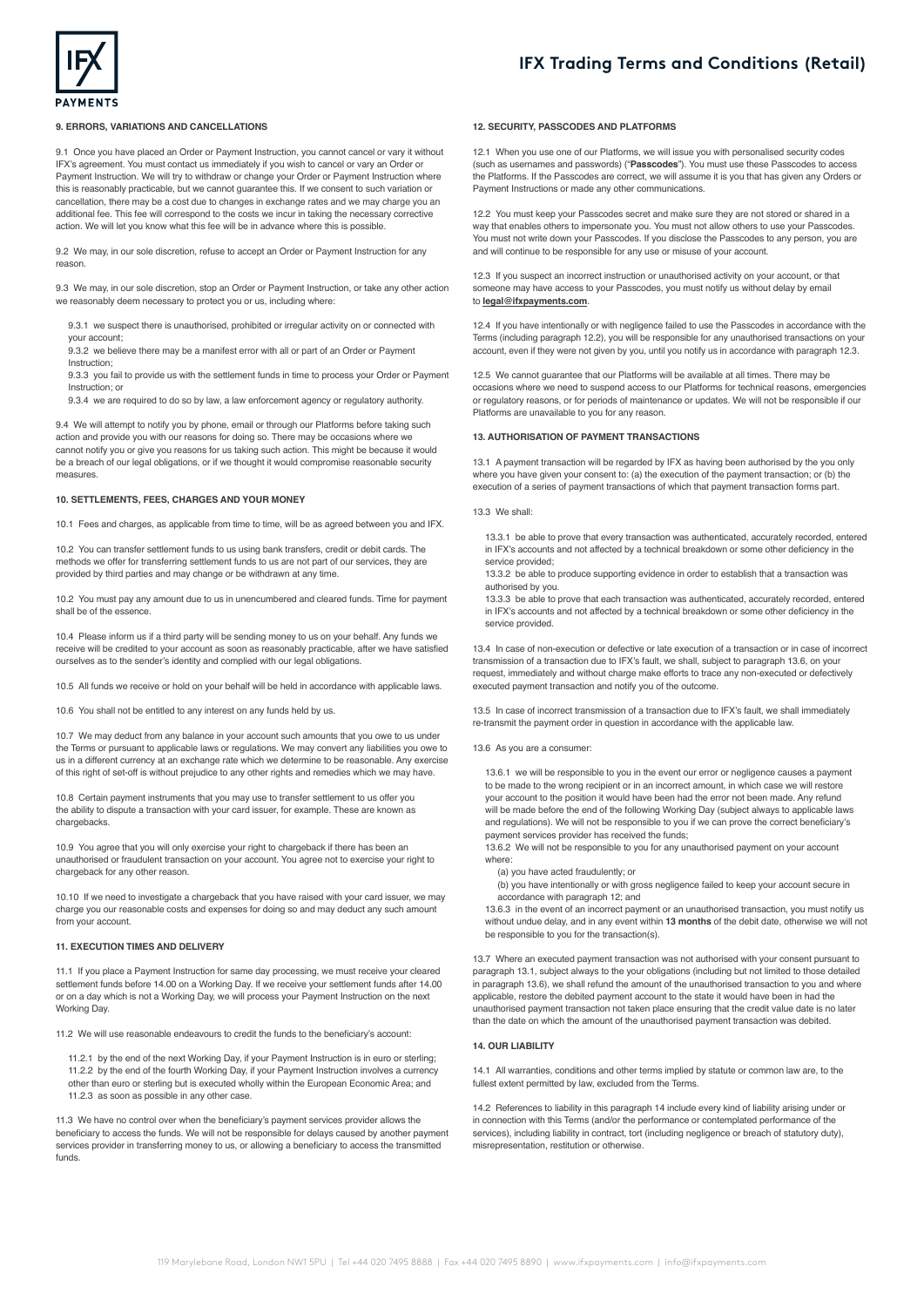

14.3 If we fail to comply with our obligations under the Terms, then, subject as set out below, we will be responsible to you for the loss or damage you suffer that is a foreseeable result of us breaking the Terms. However, we will not be responsible for loss or damage that is not foreseeable, whether such loss or damage arises as a result of us breaching the Terms or otherwise. Loss or damage is foreseeable if either it is obvious that it will happen or, if at the time we entered into the Terms, both you and we knew that it might happen.

14.4 We will not be responsible to you for any:

- 14.4.1 loss of revenue, profits, interest, reputation, anticipated savings;
- 14.4.2 loss of agreements or contracts;
- 14.4.3 loss of use or corruption or restitution of software, data or information;
- 14.4.4 loss of or damage to goodwill; and
- 14.4.5 indirect, special or consequential damage or loss,

whether or not we have been informed of the possibility of any such liability, loss or damage

14.5 We will not be responsible to you for any losses you suffer or costs that you incur because:

- 14.5.1 we relied on any information you provide to us;
- 14.5.2 we acted in accordance with our agreement and/or the Terms;

14.5.3 you breached the Terms or failed to perform the obligations we reasonably expected you would perform in accordance with the Terms;

14.5.4 you failed to realise the anticipated savings or benefits of a transaction; or

- 14.5.5 we failed to fulfil our obligations under the Terms as a result of:
	- (i) the actions or omissions of any third party that are outside our control; (ii) any planned or essential maintenance to our systems; (iii) any changes in applicable laws or regulations that we have to comply with; or (iv) any abnormal and unforeseeable circumstances beyond our control, the consequences of which would have been unavoidable despite all efforts to the contrary.

14.6 Subject to paragraph 14.7 (*liabilities which cannot legally be limited*), our total liability to you under the Terms shall not exceed the total net revenue accrued to and received by us from the you in the preceding 6-month period (from when the damage or liability first arose), but, in any event, shall always be subject to the liability requirements provided for in the Payment Services Regulations 2017.

14.7 Nothing in the Terms limits any liability which cannot legally be limited including liability for:

- 14.7.1 death or personal injury caused by negligence:
- 14.7.2 fraud or fraudulent misrepresentation made by us or on our behalf on which you have relied;
- 14.7.3 breach of the terms implied by section 2 of the Supply of Goods and Services Act 1982 (title and quiet possession); or

14.7.4 any other liability which, by applicable laws, cannot be excluded or limited.

14.8 This paragraph 14 shall survive termination of the Terms.

# **15. CLOSING YOUR ACCOUNT**

15.1 You may close your account at any time.

15.2 We may terminate your account for any reason by providing you with 60 days' notice by post or email in accordance with paragraph 16. However, we may terminate your account immediately, or place restrictions on your account, if:

15.2.1 you fail to pay any amount due to us under the Terms when it is due;

15.2.2 you commit a material breach of any other term of the Terms and (if such breach is remediable) fails to remedy that breach within a period of 30 days after being notified in writing to do so;

15.2.3 you repeatedly breach any of the Terms in such a manner as to reasonably justify the opinion that your conduct is inconsistent with you having the intention or ability to give effect to the Terms;

15.2.4 we suspect any fraudulent, unlawful, suspicious or other similar activity on your account;

15.2.5 you suspend, or threaten to suspend, payment of your debts or are deemed either unable to pay your debts or are deemed as having no reasonable prospect of so doing, in

either case, within the meaning of section 268 of the Insolvency Act 1986;

- 15.2.6 you are the subject of a bankruptcy petition, application or order;
- 15.2.7 any event occurs, or proceeding is taken, with respect to your in any
- jurisdiction to which it is subject that has an effect equivalent or similar to any of

the events mentioned paragraph 15.2.5 to 15.2.6; or 15.2.8 we are required to do so for regulatory or legal reasons.

15.3 If you become aware of any event referred to in paragraph 15.2, you shall notify us immediately.

15.4 If we terminate your account, we will try to notify you in advance. Where this is not possible, we will notify you immediately after. There may be instances where we cannot notify you at all for legal and regulatory reasons.

15.5 Notwithstanding any other provision of our agreement, we may at any time, acting in its sole discretion (i) on reasonable grounds relating to a suspected unauthorised or fraudulent use of our services; or (ii) on reasonable grounds relating to a suspected breach of security; or (iii) or on the instruction of any of its banking partners; or (iv) to comply with applicable laws

- 15.5.1 immediately suspend or stop your access to and use of our services;
- 15.5.2 suspend, prohibit or delay the release of funds to you or any beneficiary;
- 15.5.3 suspend or prohibit a payment transaction; and/or
- 15.5.4 reject or return funds to any remitter.

15.6 Immediately before closing your account, we will, subject to paragraph 15.5, settle all outstanding transactions on your account, and deduct any applicable fees and charges due to us. We will return any amounts remaining in your account to you as soon as reasonably possible. In such circumstances, you will provide us with details of an alternative bank account in the same name as stated on your account without undue delay. If you owe us outstanding amounts, you shall pay these to us without delay. There may be instances where we cannot settle transactions on your account or close positions, such as for legal or regulatory reasons.

15.6 Once we have closed your account, we may continue to hold data about you and your account in accordance with our [privacy policy](https://www.ifxpayments.com/privacy/) and for legal or regulatory reasons.

#### **16. NOTICES AND SERVICE**

the Customer to IFX.

16.1 Any notice to given in connection to with the Terms shall be in writing and in the case of:

16.1.1 **IFX** shall be either (i) delivered by hand or by pre-paid first-class post or other next working day delivery service to its registered office from time to time, marked for the attention of "*the Directors*"; or (ii) sent by email to **customernotices@ifxpayments.com**;

16.1.2 **the Customer** shall be either (i) delivered by hand or by pre-paid first-class post or other next working day delivery service at the last known address given by (or on behalf of) the Customer to IFX; or (ii) sent by email to the last known email address given by (or on behalf of)

16.2 Any notice shall be deemed to have been received:

16.2.1 if delivered by hand, on signature of a delivery receipt;

16.2.2 if sent by pre-paid first-class post or other next working day delivery service, at 9.00 am on the second Working Day after posting or at the time recorded by the delivery service; and 16.2.3 if sent by email, at the time of transmission, or, if this time falls outside business hours in the place of receipt, when business hours resume. In this paragraph 16.2.3, business hours means 9.00 am to 5.00 pm Monday to Friday on a day that is not a public holiday in the place of receipt.

16.3 This paragraph 16 does not apply to the service of any proceedings or other documents in any legal action or, where applicable, any arbitration or other method of dispute resolution.

### **17. DATA PROTECTION**

17.1 To provide services to you we need to collect information about you. Under data protection legislation, we are the 'data controller' of your personal information. For more information about how we use your personal information, see our [Privacy Policy](https://www.revolut.com/legal/privacy). You should read our Privacy Policy before using our services as it forms part of our agreement with you.

17.2 You can withdraw your permission by closing your account, which will end our agreement. If you do this, we will stop using your information for the purpose of providing our services. We may need to keep your information in accordance with applicable laws.

17.3 We will also process any personal data collected during your use of our website or services in accordance with our [Privacy Policy](https://www.ifxpayments.com/privacy/).

17.4 By entering into the Terms you are giving us permission to gather, process and store your personal data for the purpose of providing our services to you.

17.5 You agree that we may share the personal data, information and documents you provide to us with our selected third party providers, or any law enforcement or regulatory body, to perform identity and other searches to comply with our legal obligations (such as the prevention or detection of crime). We, and our service providers, may store the results of such searches and the fact that such searches have taken place, including on your credit file.

## **18. INTELLECTUAL PROPERTY**

We shall retain ownership of all the intellectual property rights in our systems, materials, documents and software that we share with you. We grant you and your Users a revocable, nonexclusive, non-sub-licensable, royalty-free licence to use the same, but only for using our services while this agreement is in force.

## **19. GENERAL**

19.1 **No partnership:** Nothing in the Terms shall be deemed to create a partnership or jointventure or agency relationship between you and us or confer any right or benefit to any third party.

19.2 **Third party rights:** A person who is not a party to the Terms shall not have any rights under or in connection with them.

19.3 **No variation:** The Terms shall not be superseded or modified except with our written consent.

# **IFX Trading Terms and Conditions (Retail)**